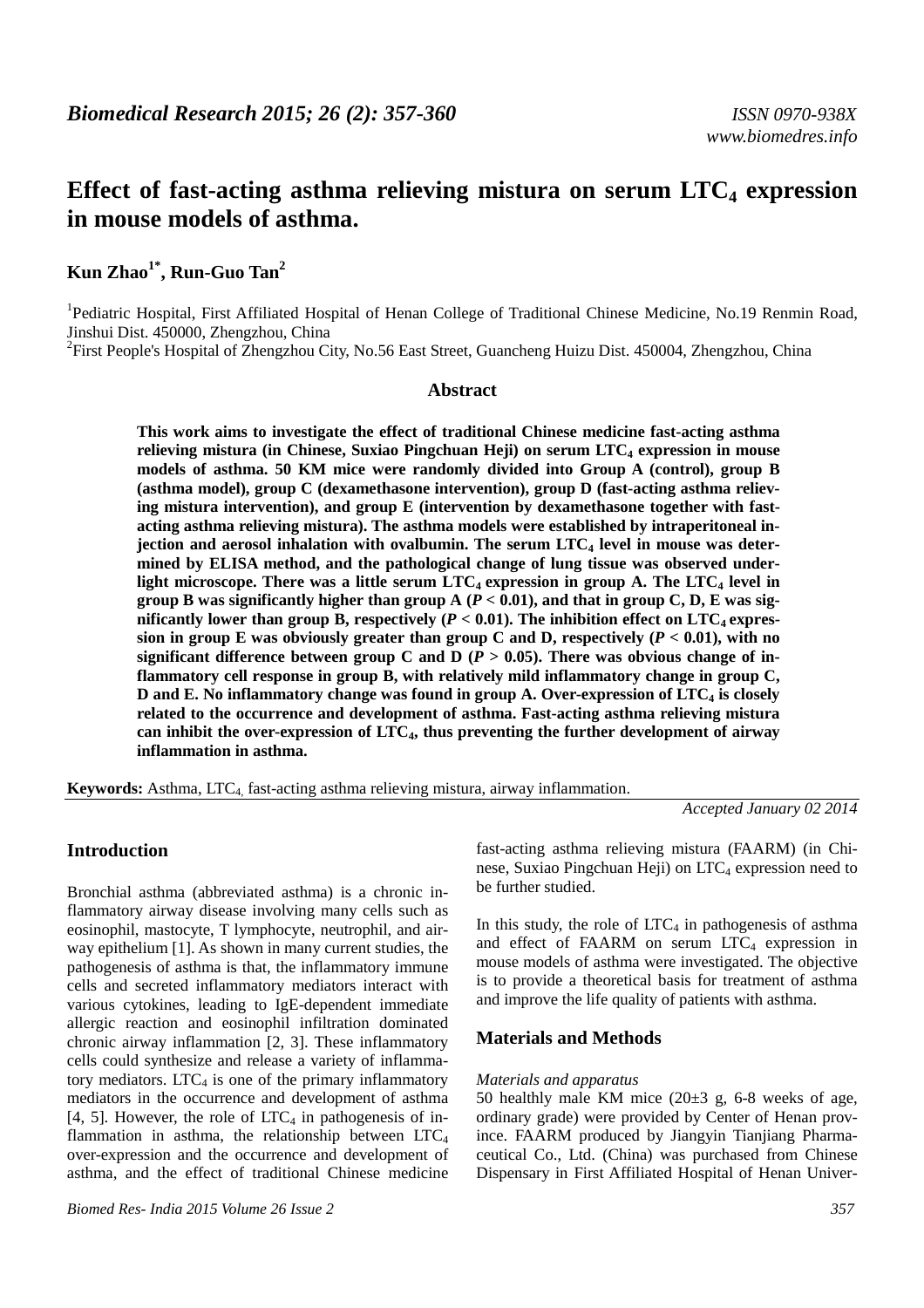sity. The main components included honey-fried herba ephedrae, raw radix paeoniae alba, asarum, morus alba, lepidium seed, white mustard seed, perilla-seed, fried radish seed, earthworm, coltsfoot and licorice. Dexamethasone (DEX) injection was provided by Shanghai Xupu Pharmaceutical Co., Ltd. (China). Ovalbumin (OVA) was provided by Sigma Company (USA). Aluminum hydroxide powder was purchased from Shanghai Shunqiang Biotechnology Co., Ltd. (China).

The main experimental apparatus were as follows: atomizing inhaler (Beijing Yadu Technology Co., Ltd., China), electrothermal constant temperature water bath box (20- 40 °C, Beijing Medical Equipment Factory, China), adjustable liquid shifter (0.5-10, 20-50, and 50-100  $\mu$ L), BRO-RAD 680 ELIASA instrument (Japan), PM-10AD optical microscopy (Olympus Co., Ltd., Japan), RM 2245 paraffin section machine and DM 5500B microscope (LEICA Company, German).

## *Animal grouping*

50 KM mice were randomly divided into Group A (control), group B (asthma model), group C (DEX intervention), group D (FAARM intervention), and group E (intervention by DEX together with FAARM), 10 mice in each group.

#### *Establishment of mouse models of asthma*

The mouse models of asthma were established in the method of OVA sensitization and excitation. On the 1st day of experiment, all mice in group B, C, D, and E were intraperitoneally injected with 0.2 mL of fresh OVA solution (containing 100 ug of OVA and 2 mg of aluminum hydroxide). The injection was repeated l week later. On the 15th day, the mouse was placed in a transparent and airtight organic glass cabinet, and was treated by 30 minutes of aerosol inhalation with 2 mL of 2% OVA saline solution to excite the asthma. The treatment was performed once a day, for 2 consecutive weeks. The respiratory and systemic conditions of mice were observed. Appearance of symptom of faster breathing, sneezing and nose rubbing, perioral cyanosis, abdominal cramps, or nodding respiration indicates a successful excitation. For group A, equal amount of 0.9% saline instead of OVA was used for intraperitoneal injection and aerosol inhalation, using the molding method similar with other groups.

# *Drug intervention*

The drug intervention in each group was conducted 30 minutes before excitation. Mice in group C were intraperitoneally injected with DEX (5mg/kg, equivalent to 0.5 mg/kg for human). In group D, mice were drenched with FAARM (concentration of crude drug, 1 g/mL; 15 g/kg), once per day for 14 successive days. In group E, FAARM was intragastricly administrated (15g/kg), and DEX was simultaneously intraperitoneally injected (5mg/kg). The

treatment was conducted once per day for successive 14 days. The specific dosages of drugs were determined in the light of drug conversion formula of conventional animal to human with different body weight ("experimental animal and technology", edited by He S L) as follows:  $D_2$  $= D_1 \times K_2/K_1$  (D<sub>2</sub>, the calculated dosage; D<sub>1</sub>, the known dosage:  $K_1$  and  $K_2$ , was obtained by table look-up).

## *Determination of LTC4 level and histopathological detection*

Mice were anaesthetized by intraperitoneal injection of pentobarbital sodium. After eyeball removal, 1mL of blood was collected from each mouse. After centrifugation, the double antibody sandwich ELISA assay was performed for determination of serum  $LTC_4$  level to determine the level of  $LTC_4$  in serum

The right lung middle lobe tissue the middle lobe tissue of right lungwas separated from the mouse. After dehydration, being transparent, waxing, embedding, sectioning, mounting, parching, and HE staining, the general histopathological change of specimen was observed in light microscope, and the microscopic photography was conducted.

## *Statistical analysis*

Data were represented by mean  $\pm$  SD. Statistical analysis was performed by SPSS 17.0 statistical software by statistical software called SPSS 17.0. A *t*-test was used to analyze the difference between two groups, and single factor ANOVA was conducted for comparison among multiple groups. *P*<0.05, *P*<0.01 and *P*>0.05 were considered as statistically significant, highly statistically significant and not statistically significant, respectively.

# **Results**

# *Serum LTC4 level in each group*

As shown in Table 1, there was a little serum  $LTC_4$  expression in group A. The level of  $LTC_4$  in group B was significantly higher than group A  $(P<0.01)$ , and that in group C, D and E was significantly lower than group B, respectively  $(P<0.01)$ . The inhibitory effect on LTC<sub>4</sub> expression in group E was obviously greater than group C and D, respectively  $(P<0.01)$ , but the difference between group C and D was not statistically significant (*P*>0.05).

#### *Histopathological change on airway wall in each group*

Histopathological changes on airway wall in 5 groups were shown in Figure 1. In group B, there were obvious infiltration of eosinophils, lymphocytes and neutrophils, and duplicature on airway wall, with different degrees of epithelium necrosis and ablation necrosis and ablation in epithelium. In group E, the infiltration on airway wall was obviously reduced. No obvious inflammatory change was found in group A.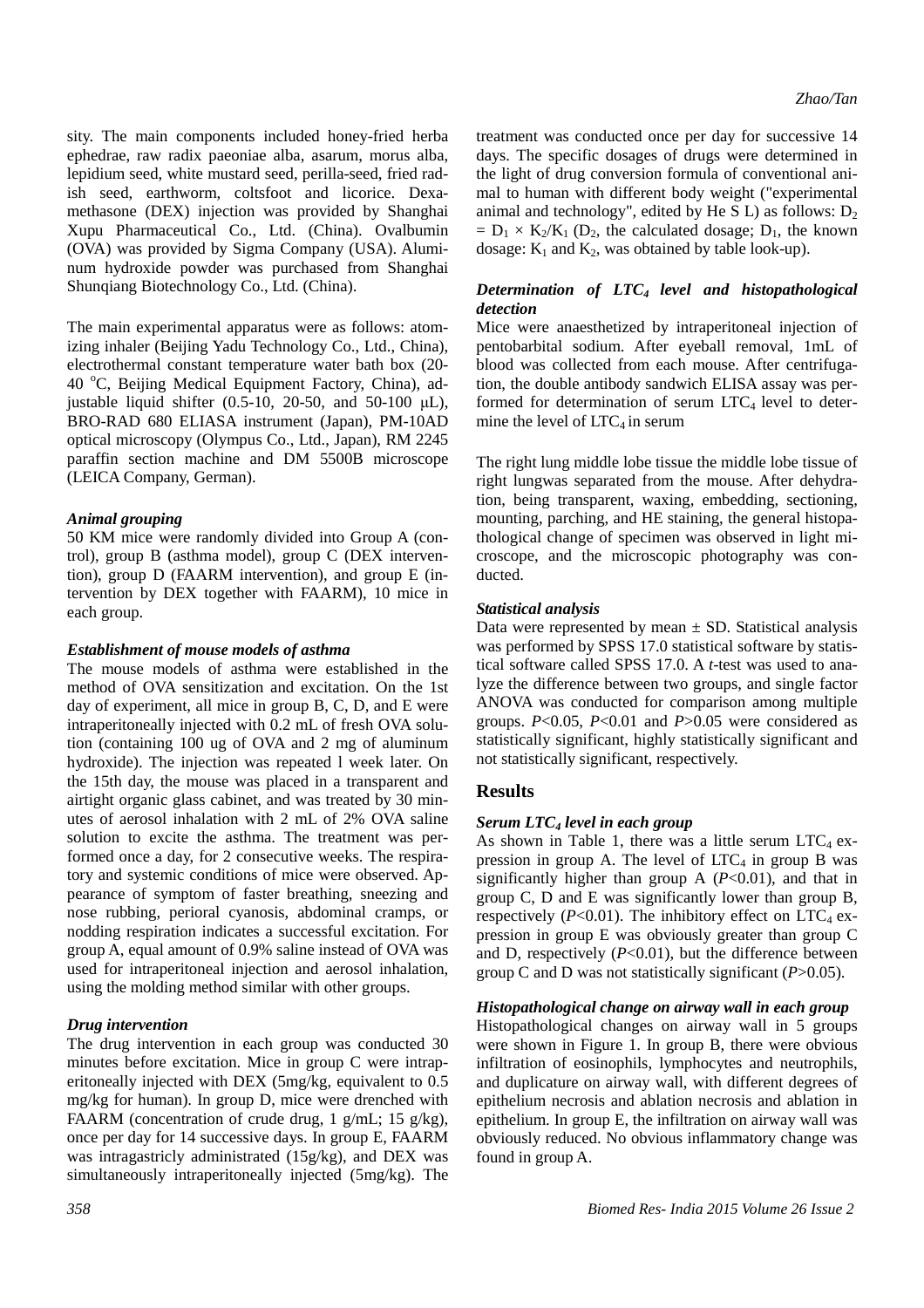*Fast-acting asthma relieving mistura on serum LTC4 ….* 

| Group | Cases | $LTC4$ level (ng/L)              |
|-------|-------|----------------------------------|
| A     | 10    | $20.072 \pm 2.282$               |
| B     | 10    | $43.487 \pm 3.467$               |
|       | 10    | $25.659 \pm 2.237$ <sup>**</sup> |
|       | 10    | $26.536 \pm 1.457$ <sup>*</sup>  |
| Е     | 10    | $22.419 \pm 1.255$ <sup>**</sup> |

*Table 1. Serum LTC4 level in each group* 

*Note:*  $\blacklozenge P$  < 0.01 compared to group A;  $\blacklozenge P$  < 0.01 compared to group B;  $\blacklozenge P$  < 0.01 compared to group C and D, *respectively; \*P > 0.05 compared to group D* 



*Figure 1. Histopathological changes on airway wall in 5 groups (HE staining, ×100).* 

#### **Discussion**

Chronic airway inflammation is the basic pathological change of asthma [6]. In the process of inflammatory cell activation and infiltration,inflammatory mediator release and airway endothelium injury, the inflammatory cell gathering and migration to inflammation site is the most crucial step  $[7, 8]$ . LTC<sub>4</sub> is one of important inflammation factors in pathogenesis of asthma [9]. It can promote mitochysis of airway structural cell (e.g., bronchial smooth muscle cell), goblet cell hyperplasia, collagen deposition, and propria lamina fibrosis, thus facilitating the airway reconstruction for patients with chronic asthma [10]. Endothelin-1 (ET-1) is the most powerful bronchial smooth muscle contraction agent.  $LTC_4$  can up-regulate the mRNA expression of ET-1 in airway epithelial cells and smooth muscle cells, and promote the release of ET-1 [11]. In addition,  $LTC<sub>4</sub>$  can induce the P-selectin expression on surface of leukocytes and endothelial cells, leading to migration of PMN along blood vessel endothelium [12, 13]. The over-expression of eosinophil specific Pselectin ligand can promote the adhesion of selective eosinophils with neutrophils [14]. This promotional effect

on migration and aggregation of inflammatory cells can cause the production of LTC4, which makes more inflammatory cells enter the airway, so the inflammation was further aggravated [15, 16]. Wang et al. [13] found that the  $LTC_4$  induced oxidative stress can aggravate the airway inflammation. Studies of Yin et al. [17] on children with asthma shows that, the serum  $LTC_4$  levels in children with mild, medium, and severe asthma increase accordingly, and were significantly higher than that in healthy children, respectively ( $P < 0.01$ ). As found by Zhu et al.  $[18, 19]$ , the serum levels of LTC<sub>4</sub> in patients with asthma in both attacking stage and relieving stage are higher than normal group.  $LTC_4$  is not only involved in allergic airway inflammation, but also an important factor in reconstruction of asthmatic airway.

In this study, the double antibody sandwich ELISA assay was performed to determine the serum  $LTC_4$  level, and the effect of FAARM on  $LTC<sub>4</sub>$  expression was observed. Results indicated that, there was a little serum  $LTC_4$  expression in group A, and the  $LTC<sub>4</sub>$  level in group B was significantly higher than group A. This indicated that, the overexpression of  $LTC<sub>4</sub>$  played an important role in pathogenesis